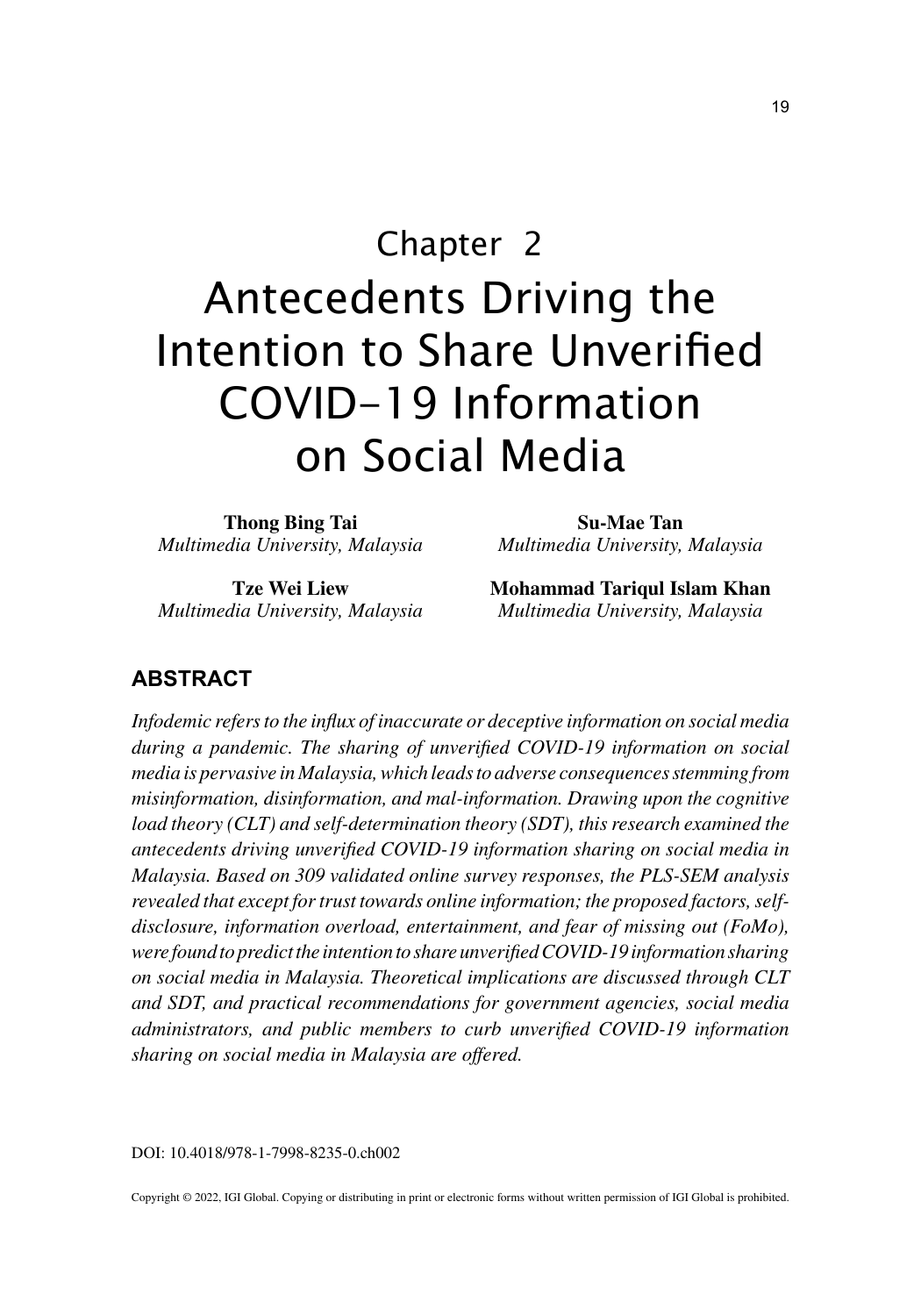#### **INTRODUCTION**

In response to the COVID-19 pandemic, Dr. Tedros Adhanom Ghebreyesus, the director of the World Health Organization (WHO), noted that "We're not just fighting an epidemic; we're fighting an infodemic. Fake news spreads faster and more easily than this virus, and is just as dangerous." (Twitter, 2020). The statement characterizes *infodemic,* which concerns the influx of inaccurate or deceptive information during a disease outbreak. In the age of information abundance, social media has become a popular choice for people to exchange news and information. Unfortunately, social media has also become a tool for perpetuating unverified health information regarding COVID-19.

Notably, the three categories concerning unverified health information are misinformation, disinformation, and mal-information. Misinformation refers to false information that is inadvertently or unintentionally forwarded. For instance, during March 2020, a notion that drinking warm water can inhibit and even kill the invading virus with stomach acid emerged. The baseless information was regrettably disseminated widely and rapidly through social media (Ambrose, 2020). Disinformation refers to the fabrication and sharing of fake news with malicious intentions. During the early Ebola outbreak, certain parties have intentionally fabricated and disseminated the rumors that healthcare workers were harvesting patients' organs (Dzieza, 2014) and that the Ebola virus was a government's hoax to receive fundings and donations (Cheung, 2015). Mal-information refers to the deliberate distortion of the original information misused and repurposed with malicious intentions. For instance, certain parties manufactured the Covid-Vegan memes by stitching together a picture depicting a large amount of vegan food on a supermarket shelf with the caption claiming that people were avoiding vegan products amid the pandemic (Chiorando, 2020).

According to Lewandowsky et al. (2012), people rarely retract or correct unverified information that they have shared, even when they have realized later the need to perform the retractions. Unverified information related to daily affairs tends to be repeatedly diffused through the sharing on social media for a long time (Wen & Zhang., 2018). This is worrying as unverified COVID-19 information can cause adverse public reactions such as over-reacting and under-reacting as well as self-isolation behaviors (Zarocostas, 2020; Pennycook et al., 2020). Furthermore, misleading information can cause citizens to hold and exhibit unproductive views and actions that inhibit strategies aimed at improving the pandemic situation (Kanekar & Thombre, 2019).

From a theoretical perspective, research on the behavioral and psychological factors that drive the intention to share unverified COVID-19 information on social media is scant. While studies on unverified information sharing have been conducted